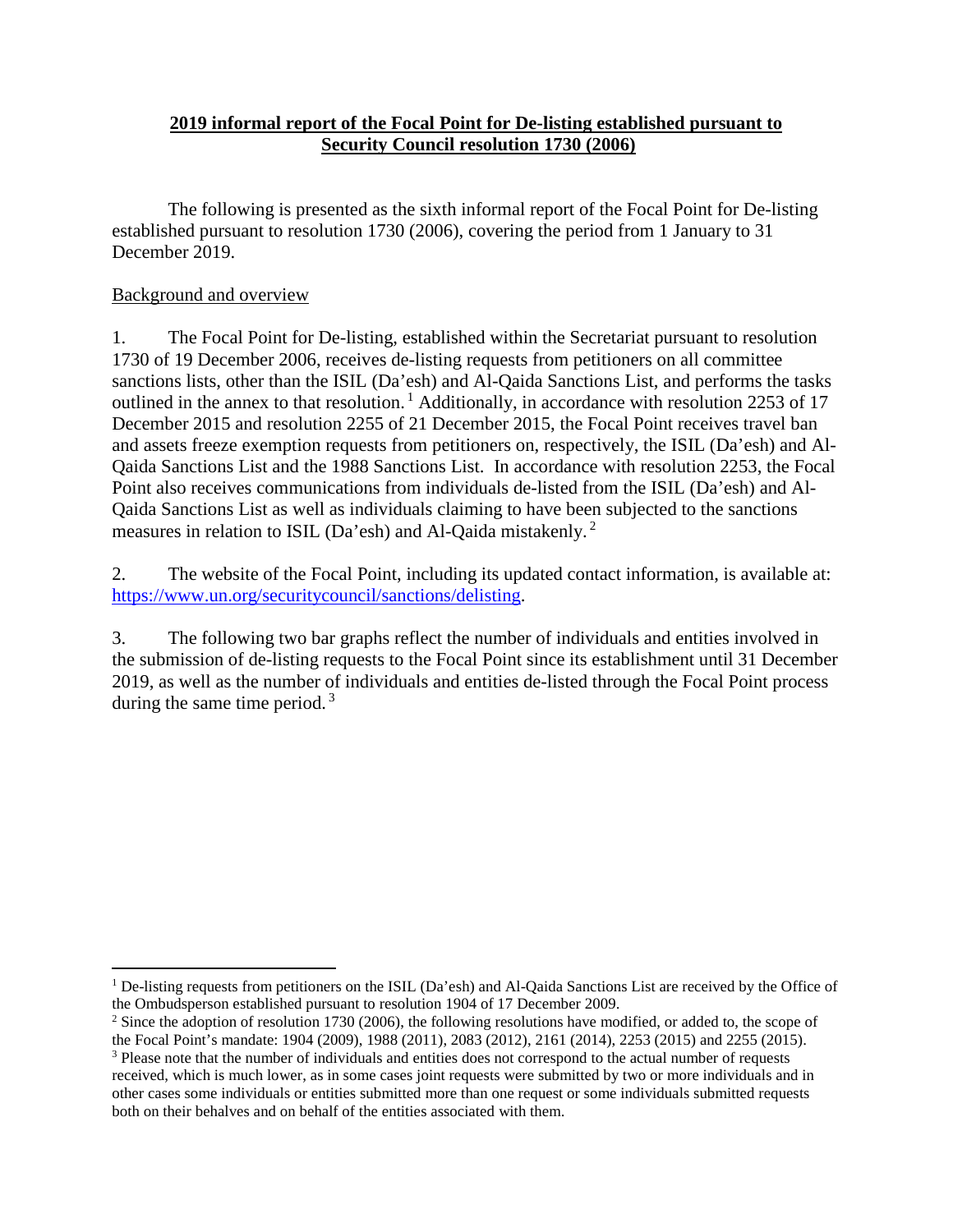

\* Until 14 November 2018, when resolution 2444 (2018) was adopted, lifting the sanctions on Eritrea. Thereafter, this Committee is known as the 751 Somalia Committee.

\*\* Until 17 December 2009, when resolution 1904 (2009) was adopted, establishing the Office of the Ombudsperson. Since 17 December 2015, this Committee is known as the ISIL (Da'esh) and Al-Qaida Sanctions Committee.



<sup>\*\*</sup> Until 17 December 2009, when resolution 1904 (2009) was adopted, establishing the Office of the Ombudsperson. Since 17 December 2015, this Committee is known as the ISIL (Da'esh) and Al-Qaida Sanctions Committee.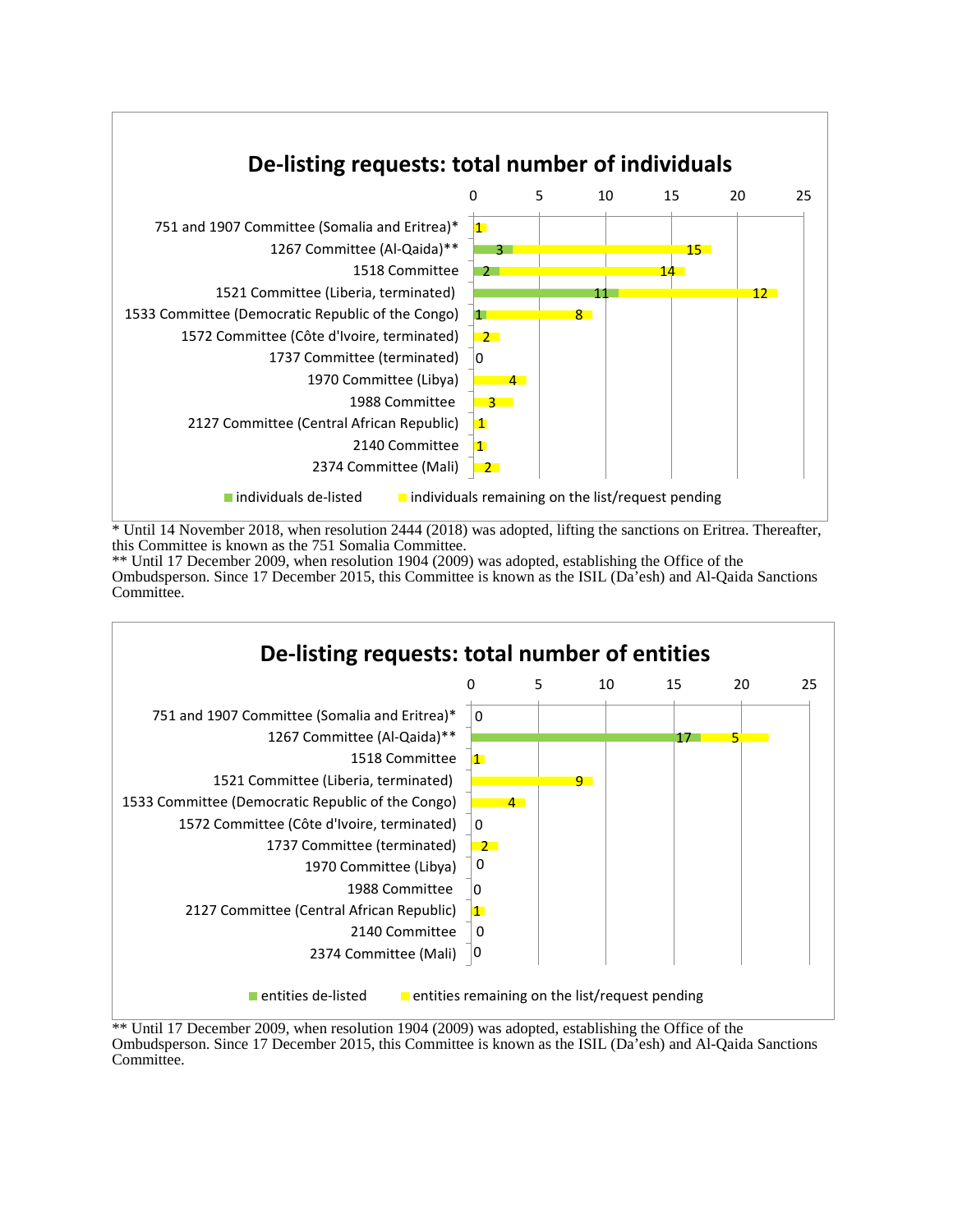6. The line graph below represents the number of de-listing requests received by the Focal Point each year since its establishment until 31 December 2019.



## Activities

7. During the period under review, the Focal Point received four de-listing requests concerning four individuals whose names are inscribed on the 1518, 2140 and 2374 (Mali) Sanctions Lists. In one case, one or more reviewing States under paragraph 5 of the annex to resolution 1730 (2006) indicated that they required an additional definite period of time to review the request, in accordance with paragraph 6(c) of the annex. Two cases were received towards the end of the year. Therefore, the process of consideration of these three cases continued through the end of the year. In one case, the 2374 (Mali) Committee concluded its consideration of the de-listing request and the individuals remained on the Committee's List.

8. In connection with de-listing requests received by the Focal Point in previous years, the developments were as follows. The processes of consideration for two requests submitted in 2018 – one by an entity and one by an individual, both inscribed on the 1533 sanctions list – were concluded; both remained on the list. The process of consideration for another request pending from 2018, four requests from 2017, and one from 2014, involving six individuals whose names are inscribed on the 1518 sanctions list, continued, given that the time frame for review was further extended by one or more reviewing States.